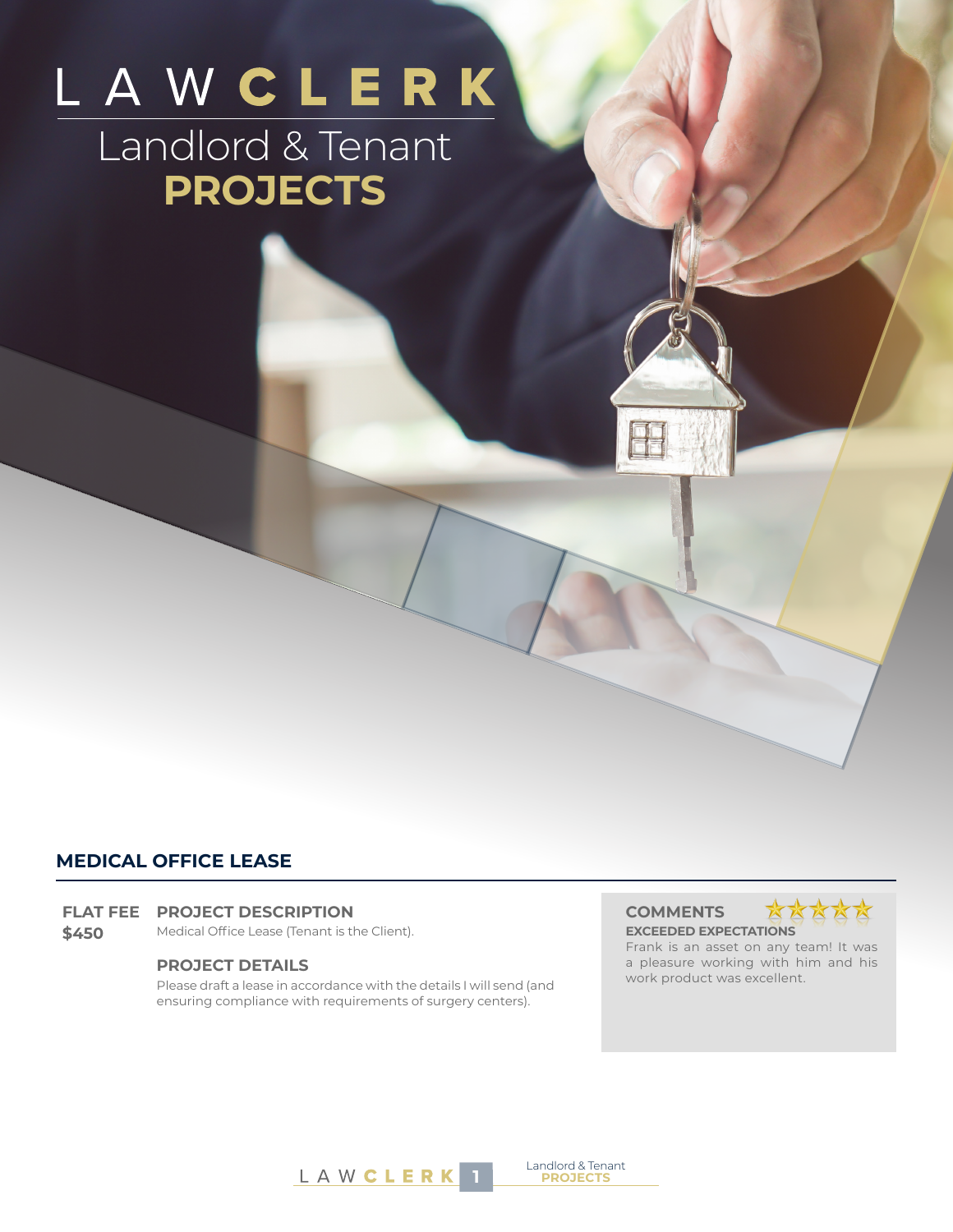#### **FLAT FEE PROJECT DESCRIPTION COMMENTS**

**\$150** I need someone to review a commercial agreement and then provide a memo with comments regarding any potential concerns. The document is in word so it can be redlined with comments.

#### **PROJECT DETAILS**

The meat of the lease is 20+/- pages and then there are various exhibits. Our client is small, local landlord who is eager to fill the space and the tenant is a fairly large, regional retail store -- so I do not think the client has a ton of negotiating power, but we still want to point out anything that is cause for concern or that they should be mindful of to protect themselves. Of course, if there is something they should obviously push back on about changing, please point that as well. I would anticipate this taking 2-3 hours to review and add comments.

**EXCEEDED EXPECTATIONS** Jeffrey provided a great analysis way ahead of schedule.

# **DEPOSITION SUMMARY IN RENT COLLECTION CASE**

## **FLAT FEE PROJECT DESCRIPTION COMMENTS**

**\$160** I need a written summary of a deposition transcript where a partner of our firm took the deposition of the owner of a business leasing commercial space from our client.

Need summary that includes the major points of testimony and the issues of fact that will need to proven at trial. We will provide the Complaint filed in the case and the deposition transcript. The deposition was three hours long and the condensed transcript is 46 pages without the index. I would expect that the project would take between 1.5 and 2.0 hours.

**EXCEEDED EXPECTATIONS**



Melissa did a very thorough job in preparing a summary of a lengthy deposition. We appreciate her help. **PROJECT DETAILS**

# **MOTION TO DISMISS TRAILER PARK EVICTION**

### **FLAT FEE PROJECT DESCRIPTION COMMENTS**

**\$400** Client has a trailer parked in a Mobile Home park that he owns. His family owns the park. He owns part of the park. They are trying to evict his trailer. They are proceeding under the wrong statute as far as the initial notice goes. The unlawful detainer action is not ripe. I need a motion to dismiss for proceeding under the wrong law.

### **PROJECT DETAILS**

The complaint and this action are governed by the provisions of Utah Code 57-16 Mobile Home Park Residency Act.

The plaintiff from what I can tell has not followed the procedures required in this Act. I need a motion and memorandum to dismiss the complaint because of these deficiencies. I will upload all the pleadings filed thus far for your reference.

# **EXCEEDED EXPECTATIONS**



Excellent writing. Informed me of weaknesses in what we were hoping to accomplish, and found great and relevant case law to support our position.



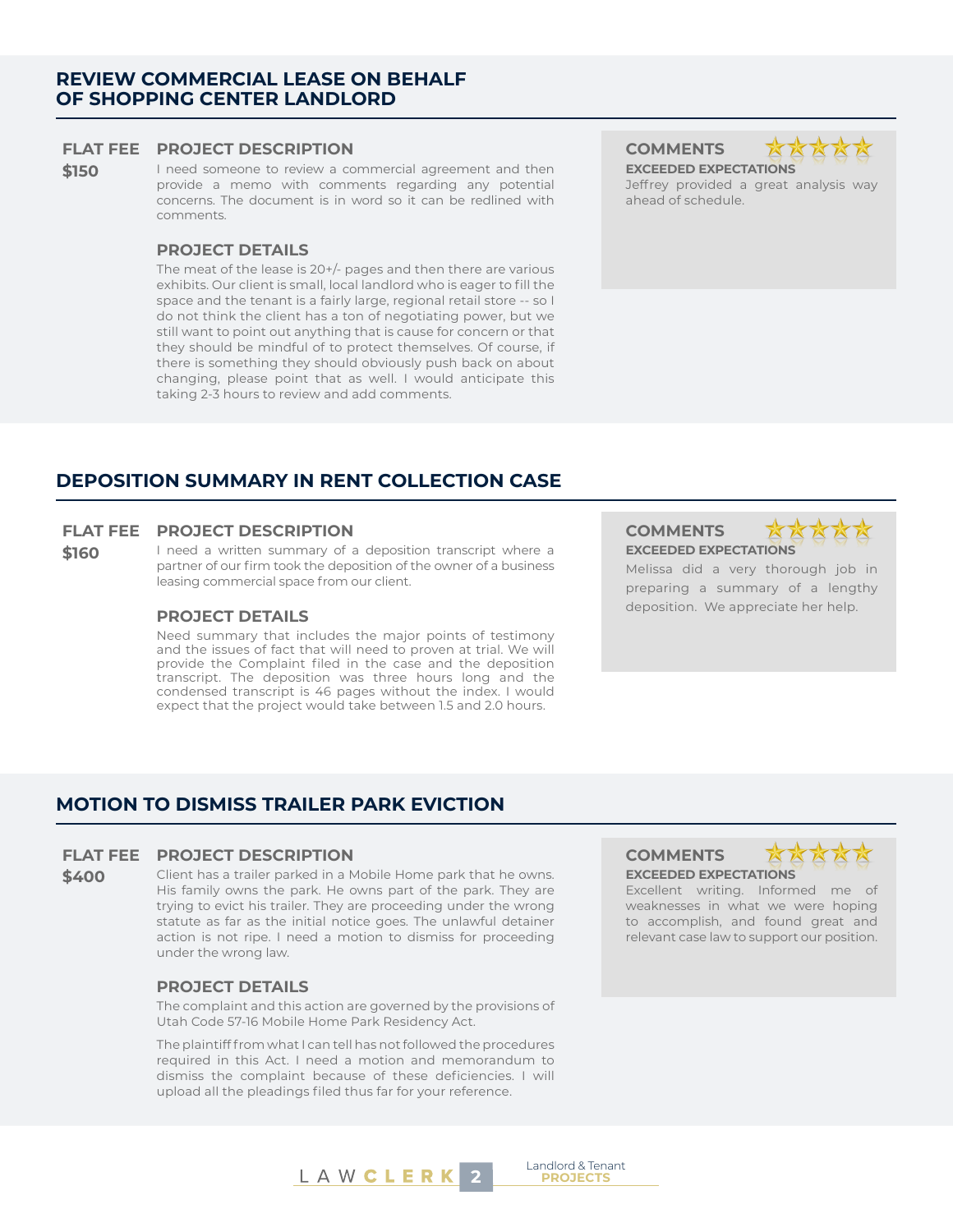# **APARTMENT LEASE**

#### **FLAT FEE PROJECT DESCRIPTION COMMENTS**

**\$75** I need a simple, modern lease for a rented condo in Florida. **EXCEEDED EXPECTATIONS**

#### **PROJECT DETAILS**

A modern lease: email notices, direct debit, short and simple sentences in modern language.



Christina drafted the lease per our specifications. She kept improving it until it was perfect. I recommend her warmly!

# **DRAFT MOVE OUT/EARLY TERMINATION AGREEMENT FOR A RESIDENTIAL LANDLORD/TENANT**

## **FLAT FEE PROJECT DESCRIPTION COMMENTS**

**\$100** I have a landlord client who has a tenant that is terminating his lease early and moving out. The landlord wants a relatively simple agreement drafted and has provided detailed info on what he wants in the agreement. Further suggested language to protect the landlord would be appreciated.

I do not have a "go-by" form, but this agreement should be relatively simple to put together. I would expect that it will take you 1-2 hours. I will provide a copy of the lease and an email from the landlord with his instructions.

# **EXCEEDED EXPECTATIONS**



This was my first time working with Ben. He delivered a really solid work product in less than an hour after being assigned this matter. I definitely **PROJECT DETAILS** hope to work with him again.

# **LEASE REVIEW**

- **FLAT FEE PROJECT DESCRIPTION COMMENTS**
- **\$590** Review of shopping mall lease on behalf of retail client. **EXCEEDED EXPECTATIONS**

Review to identify red flags; Provide insight into competitiveness of terms and possible negotiation tactics. If this takes more than a couple of hours, I'm willing to extend the scope.



Valuable input and advice. Thorough **PROJECT DETAILS and communicative.** 



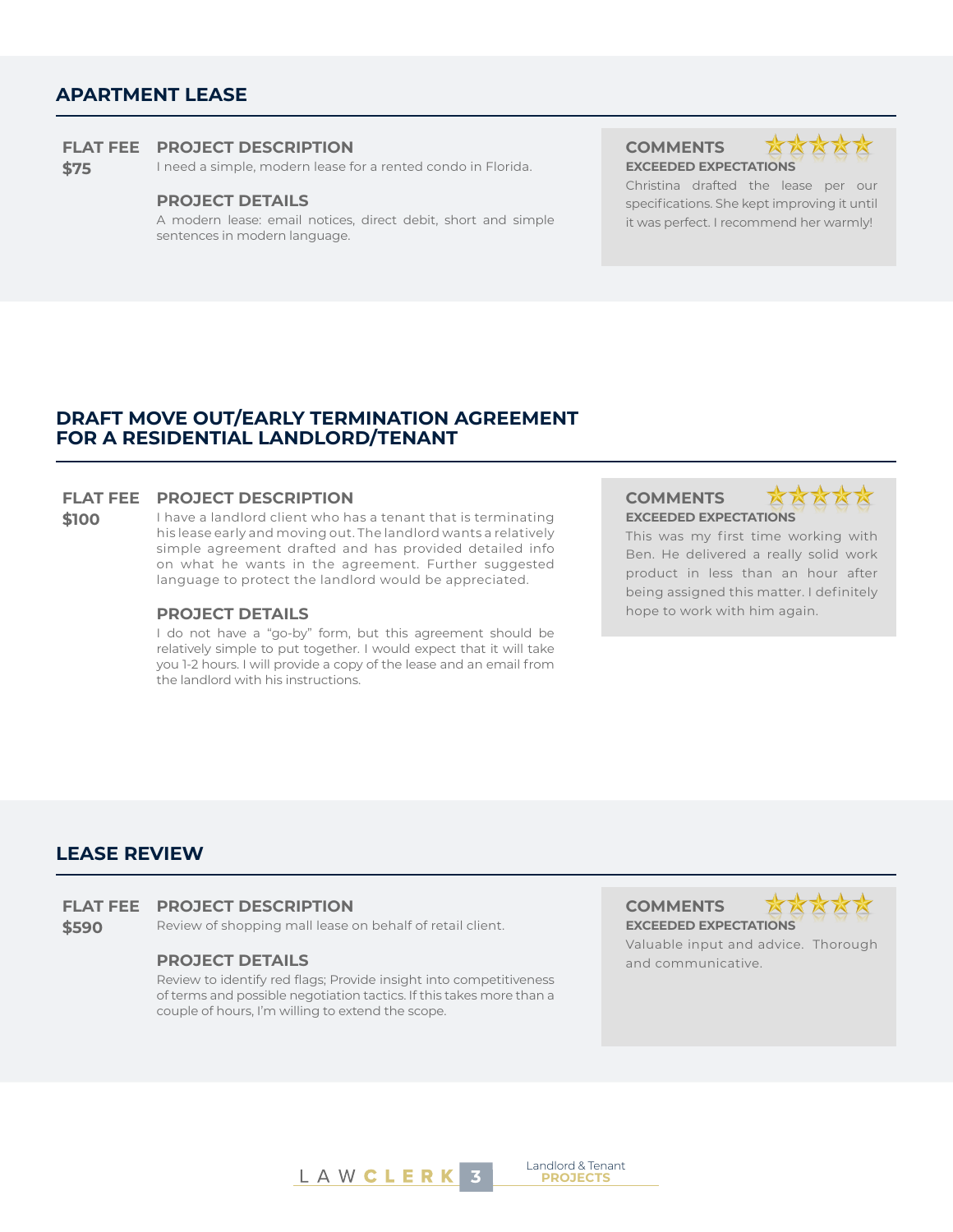# **EQUAL PROTECTION MEMO**

### **FLAT FEE PROJECT DESCRIPTION COMMENTS**

**\$280** I have a client who wants to challenge a few city ordinances as they relate to landlords. We are looking at challenging these ordinances under the equal protection clause of the US Constitution. I doubt this is viable but need a memo outlining the feasibility of such a claim. In particular, the ordinances allowing for inspections of rental properties but not single family housing or Public Housing Authority managed properties.

#### **PROJECT DETAILS**

I need a memo outlining if rental licensing ordinances have ever been challenged under on an equal protection basis and, if so, the outcome.

**EXCEEDED EXPECTATIONS**



Clearly and concisely provided answers to questions I had asked and even took the time to access an amended complaint from the US District Court website which was relevant to my issue.

# **DESTINATION EVENT DEFENSE CASE**

## **FLAT FEE PROJECT DESCRIPTION COMMENTS**

**\$500** Defense of Commercial Tenant just served with Commercial Eviction action yesterday (under summary proceedings).

#### **PROJECT DETAILS**

For 2 cases: I need 2 - 1) Motions objecting, and/or for clarification, and 2) Answers & Affirmative defenses. While they concern 2 lawsuits, practically "same" landlord who owns the overall property in different names. (Possible commercial condo setting.) Does offer some defense opportunities because the lease and myriad of underlying agreements, assignment, etc., described in complaints make for confusion. In any case, "approach" to one lawsuit is the same as the other – basically a dupe. Timing is critical - seems he was served yesterday and he's concerned 5 days expires Monday.

# **EXCEEDED EXPECTATIONS**



Kerry was very engaged from the outset. I appreciated that. He showed his experience by the way he immediately followed up to make sure I was aware he had accepted the project. (I had not seen it up to that point.) That allowed us to have a conversation about what I needed, thereby crystallizing what I was looking for on a short fuse. Plus, his subsequent attention to details and corresponding case law and related articles were extremely helpful in clarifying my approach to the lawsuit. Thanks Kerry.

# **DRAFT RESPONSE TO MOTION FOR SUMMARY JUDGMENT, STATEMENT OF THEORIES OF RECOVERY AND STATEMENT OF UNDISPUTED FACTS**

## **FLAT FEE PROJECT DESCRIPTION COMMENTS**

**\$500** Plaintiff has filed a motion for summary judgment and I need you to draft a brief and other necessary pleadings in response.

## **PROJECT DETAILS**

To help save some time, I will provide you with some case law, some forms for responses I have used in the past which will be in word format, and I will try to have all the relevant pleadings in this matter uploaded and organized to further assist. I would anticipate this will take between 7-10 hours to do a good, thorough job. Prior to your getting started, I would like to have a quick phone conference just to make sure we are on the same page.

# **EXCEEDED EXPECTATIONS**

Landlord & Tenant



Erin and I have worked together on numerous projects and, once again, she went above and beyond what was asked of her on this assignment. Quick service and the brief she provided was excellent -- the facts are not necessarily in my client's favor but I like our chances better after reading Erin's brief. I highly recommend that other attorneys use her services.

L A W **C L E R K** 4 **PROJECTS**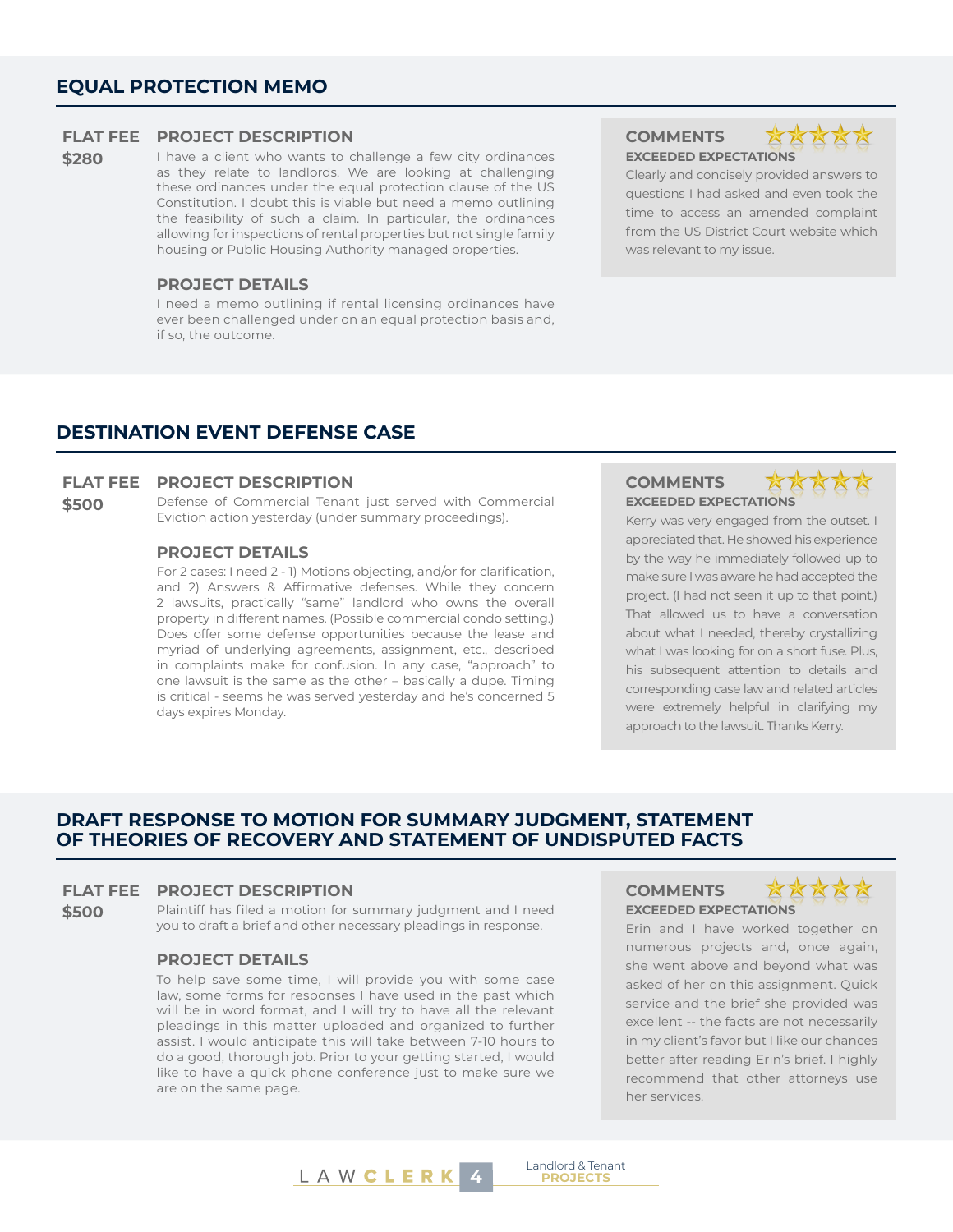# **DRAFT AN ANSWER TO DISPOSSESSORY ALONG WITH A COUNTERCLAIM BASED ON ADVERSE POSSESSION; DRAFT A MOTION TO DISMISS**

#### **FLAT FEE PROJECT DESCRIPTION COMMENTS**

**\$500** My client has lived in a mobile home on a piece of real property for nearly 15 years and the people he purchased the property from were in physical possession of the property from 1995 until the transfer to the client -- combined, they have occupied the property long enough to have an adverse possession claim. A neighbor whose family previously owned the land filed a dispossessory action to evict the client on the basis that he is the rightful owner. In GA, when title is in dispute, you must file an ejectment action not a dispossessory action. I want to file a motion to dismiss on those grounds. I also want to file a counterclaim raising the adverse possession claim.

#### **PROJECT DETAILS**

I have some extremely rough drafts of an answer and a petition to quiet title under the theory of adverse possession which should be of some use when putting together the answer and counterclaim. I also have some case law but you will need to do your own independent research. I have not started on the motion to dismiss based on the dispossessory action being the improper remedy, but I would expect that to be a relatively simple 2-3 page document that will take less time than the answer and counterclaim. All together, I would expect this to take you 7-10 hours.

# **EXCEEDED EXPECTATIONS**



Frank was great to work with. He accepted a project with a convoluted set of issues that I was struggling to straighten out, and quickly sorted through them and drafted a pleading that was just what I wanted. I hope to work with him again.

# **RESPONSE LETTER TO TENANT - MATERIAL BREACH OF LEASE OPTION CONTRACT**

#### **FLAT FEE PROJECT DESCRIPTION COMMENTS**

**\$300** Represent Landlord - Legal title holder

Research applicable statutes - AZ landlord Tenant Act & 33-741-749

Provide draft response letter to Tenant counsel indicating that Tenant is in material breach of the lease option contract and therefore needs to vacate the premises in accordance with Section 13 of the lease option agreement.

#### **PROJECT DETAILS**

- 14 year lease agreement with Purchase option for real estate (in year 7).
- Dispute as to the exercise of the option. Landlord now seeks to terminate the lease and re-enter the property. Landlord was denied access to property despite providing adequate notice.
- Numerous Material Breaches...notably documented impermissible sublet activity and property used for commercial purposes.

**EXCEEDED EXPECTATIONS**



Brigham was reliable, timely and delivered a solid work product.

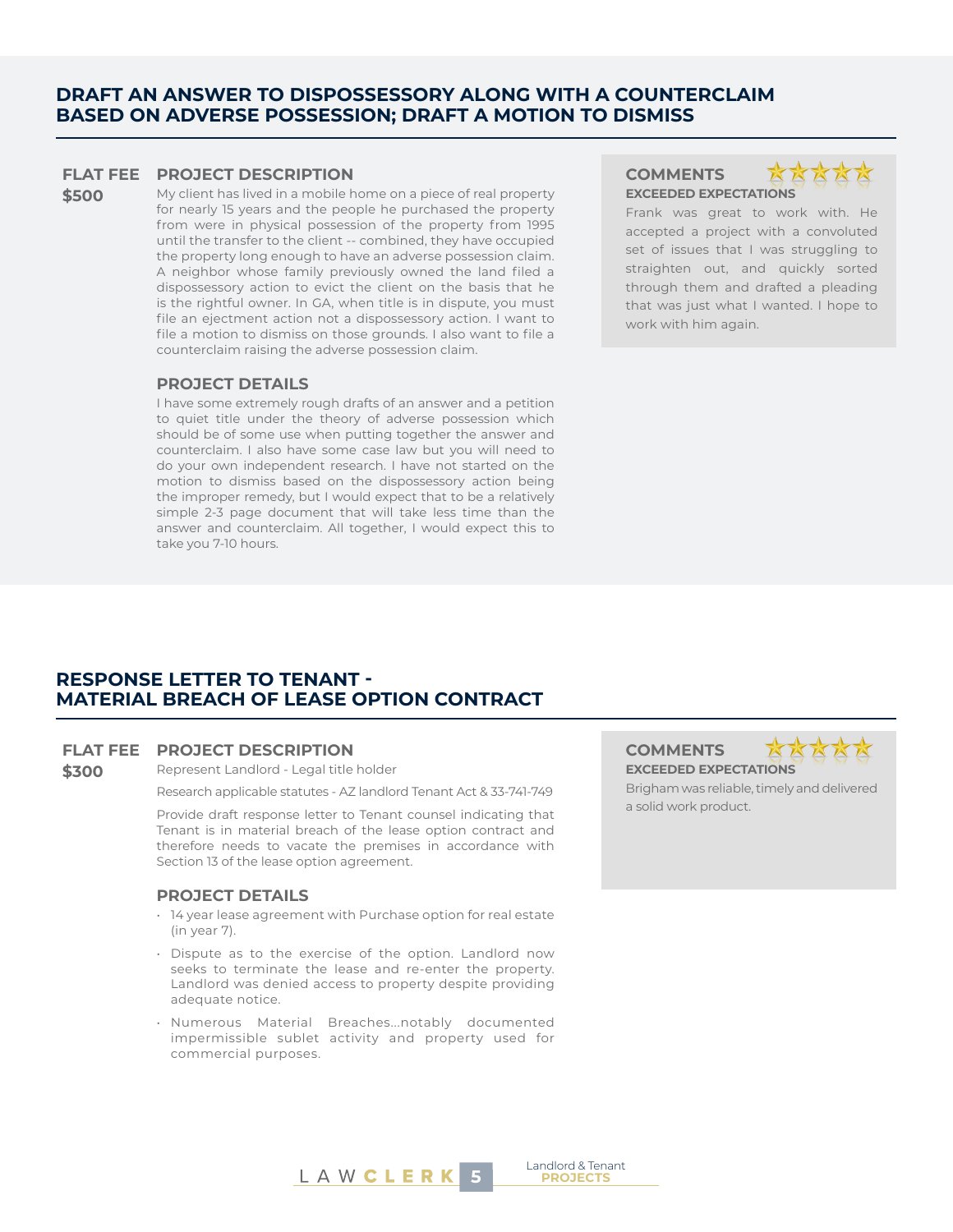# **FLAT FEE PROJECT DESCRIPTION COMMENTS**

**\$150** I need a demand letter to a landlord for a tenant/client requesting the landlord perform certain repairs to the common area facilities, e.g. restrooms and elevators. The building the tenant occupies space in is in needs a bunch of repairs and the landlord has ignored the tenant's requests. Under the lease, written notice needs to be given to the landlord and the landlord has 30 commence repairs within 30 days.

### **PROJECT DETAILS**

There is a list of repairs the client has prepared that need to be addressed and a copy of the lease will be provided. The repairs are causing the tenant to lose business. It is a physical therapy clinic and the elevator being out of order for several days means canceled appointments. The issue with the restrooms means OSHA violations. The tenant would ideally like to break the lease and move out but first we need to get the demand letter to the landlord.

**EXCEEDED EXPECTATIONS**



Dana did an excellent job as usual. The client was very happy.

# **RETALIATORY EVICTION CASE**

### **FLAT FEE PROJECT DESCRIPTION COMMENTS**

**\$400** Initial complaint on a California retaliatory eviction case for a residential tenant.

# **PROJECT DETAILS** and the facts.

There may be a judicial council form for this - please tell me if you've done one of these before and if you know that there is a JC form for this.

**EXCEEDED EXPECTATIONS**



Erik completed the project incredibly quickly with a good handle on the law

# **SF COMMERCIAL TENANT COMPLAINT**

## **FLAT FEE PROJECT DESCRIPTION COMMENTS**

**\$350** I need to draft a complaint on behalf of a commercial tenant alleging breach of contract by the Landlord relating to Covid-19. Tenant cannot access the premises or safely use the elevators to the 15th floor.

#### **PROJECT DETAILS**

In addition to breach of contract, need causes of action for frustration of purpose under California law Dorn v. Goetz, 85 C.A.2d 407 (1948)(quoting Williston, § 288); Cal. Civil Code § 1511, Force Majeure and breach of the Statewide and Citywide moratoriums on eviction.

**EXCEEDED EXPECTATIONS**



Fast, dependable and responsive. Put a lot of thought into the document.



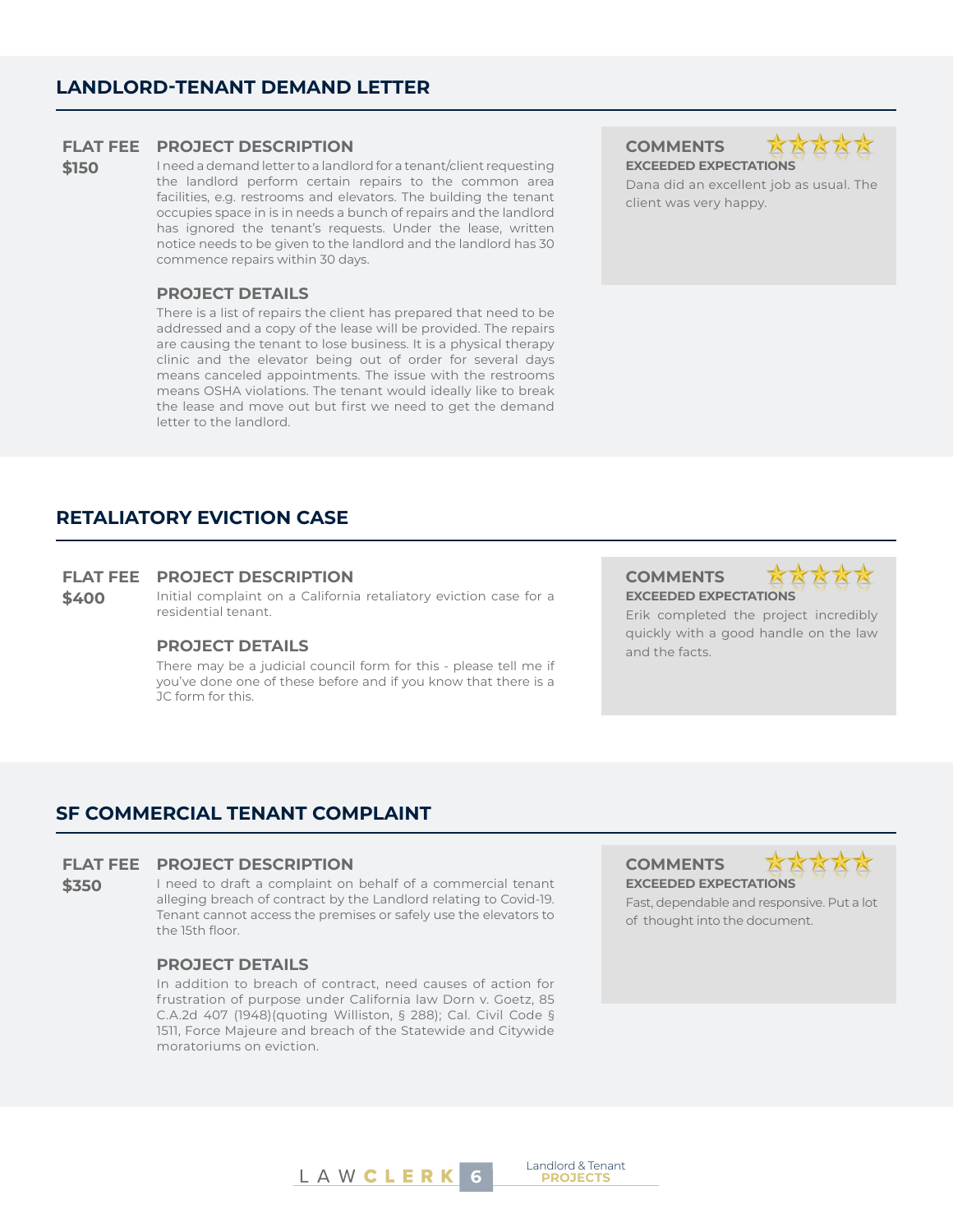# **IDAHO TRIPLE NET COMMERCIAL LEASE**

# **FLAT FEE PROJECT DESCRIPTION COMMENTS**

**\$750** I need a NNN lease for a commercial property with a single tenant that has on the property a few interconnected structures. Tenant to pay everything and be responsible for all - a true triple net lease. It is to be governed by Idaho law.

# **PROJECT DETAILS PROJECT DETAILS**

Provide a well drafted and organized lease document that provides for single rent payment to landlord and all other responsibilities on tenant. The person drafting should have experience drafting commercial leases and familiarity with any particular Idaho lease requirements and pertinent provisions that should be included.

**EXCEEDED EXPECTATIONS**



Amy was responsive and very knowledgeable and made my job in delivering the agreement to the client

# **REVISIONS TO A&R LEASE**

#### **FLAT FEE PROJECT DESCRIPTION COMMENTS**

**\$600** Sublease assignment and also amendment/restatement of existing sublease. Amendment/restatement is limited to issues in the issues list negotiated by subtenant assignee and sublandlord.

## **PROJECT DETAILS**

Client (franchisee) is taking over an existing sublease. There is an LOI that was agreed to by the sublandlord but there are substantially more revisions that are necessary than what was negotiated in the LOI due to client's franchise requirements. An issues list has been negotiated by client and sublandlord. It was drafted by sublandlord's counsel based on client's comments to the sublease. Then, client engaged me and we've gone back and forth on resolving the issues list because sublandlord did not want to open the whole lease up for revision. They've agreed to amend/restate but it needs to be limited to this issues list. There is also a separate consent to assignment between client, sublandord and current tenant. The consent would serve as the contract that will govern all contingencies. Once those contingencies are satisfied, then the parties will execute the agreed-upon lease.

# **EXCEEDED EXPECTATIONS**



Kimberly is very thorough and is great to work with. I have her one of the most complicated lease transactions and she picked the project up in the middle and did a great job drafting.

# **DRAFT DISCOVERY**

# **FLAT FEE PROJECT DESCRIPTION COMMENTS**

**\$150** I need discovery drafted in a civil dispute. I need special interrogatories and request for production of documents. This is a case where a former tenant sued the landlord (my client) for negligence.

# **PROJECT DETAILS** Thank you!

The special interrogatories are limited to 35. I expect the request for production to be about the same. I can provide examples for formatting purposes and definitions.

**EXCEEDED EXPECTATIONS**



Leah was great. She communicated with me, provided a timely product and the product was exactly what I needed.



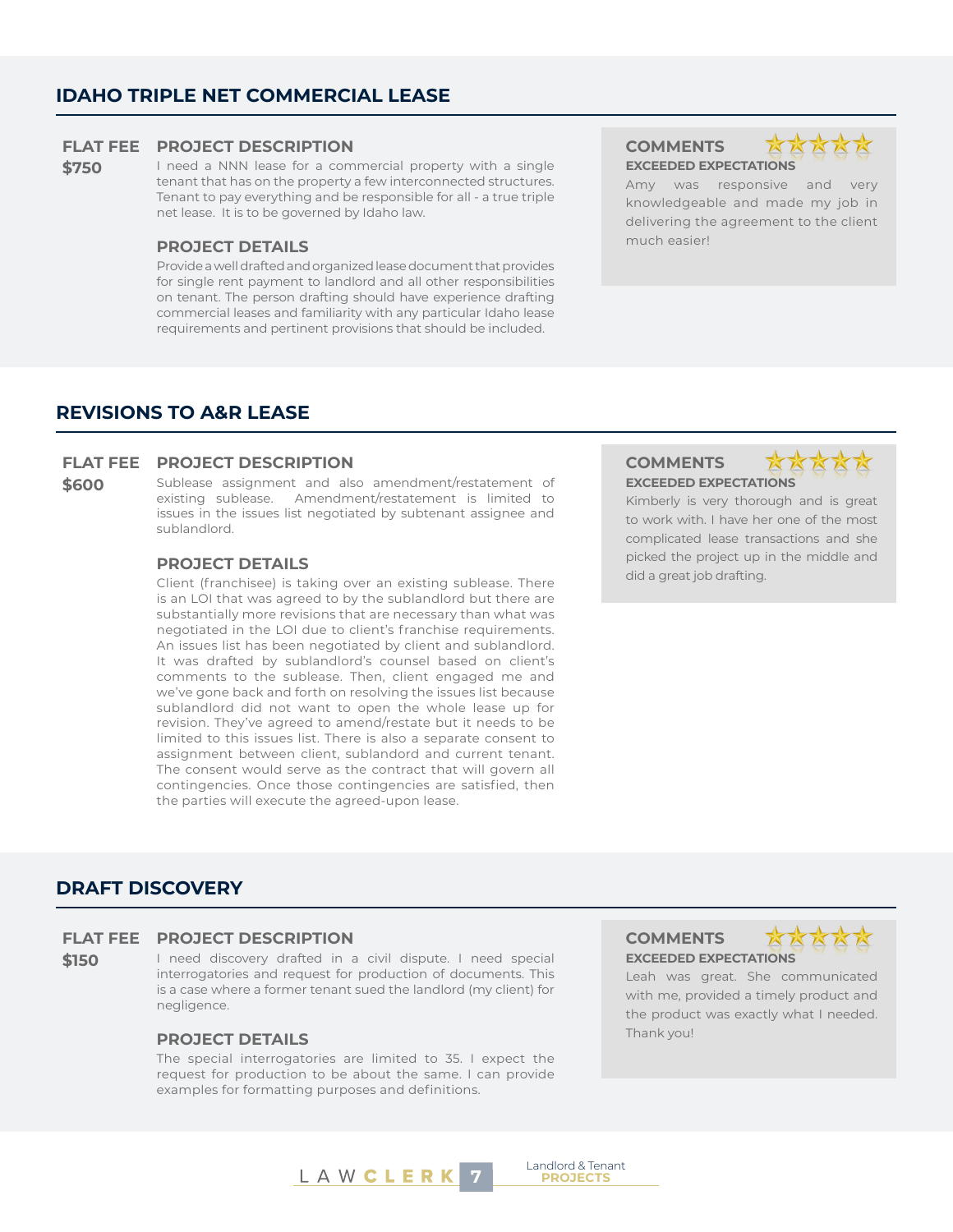# **SHORT TERM RENTAL**

### **FLAT FEE PROJECT DESCRIPTION COMMENTS**

**\$200** Paragraph for a short term rental agreement.

I need a single paragraph for a short term rental agreement in Florida which excludes squatters rights and will allow immediate removal of the short term occupant who fails and refuses to leave. I need a quick 48 hour turn-around.

(My client is aware of a situation where the short term tenant refused to depart).

## **PROJECT DETAILS**

Just give me the one paragraph.

**EXCEEDED EXPECTATIONS**



Andrew well-exceeded my expectations. His drafting was thorough, and extremely well thought out. He was also very timely in his response.

# **JURY INSTRUCTIONS AND VERDICT FORMS**

#### **FLAT FEE PROJECT DESCRIPTION COMMENTS**

**\$200** Jury Instructions and Verdict Forms for Landlord/Tenant Retaliation Case for Using the Repair and Deduct Remedy.

# **PROJECT DETAILS**

Plaintiff complained to landlord about his malfunctioning oven. Plaintiff gave landlord over 60 days to repair the oven. When landlord failed to repair the oven, Plaintiff called a technician who repaired the oven on the spot. The Plaintiff paid the technician and deducted the amount that he paid from his rent. After Landlord received the reduced rent payment, the Landlord terminated Plaintiff's tenancy.

I need edited jury instructions and verdict forms for the following causes of action:

- 1. Retaliation pursuant to Cal. Civ. Code Section 1942.5
- 2. Breach of the Implied Warranty of Habitability
- 3. Breach of the Covenant of Quiet Enjoyment
- 4. Intentional Infliction of Emotional Distress
- 5. Negligent Infliction of Emotional Distress

**EXCEEDED EXPECTATIONS** Very thorough.

# **REVIEW COMMERCIAL LEASE AGREEMENT - CALIFORNIA**

#### **FLAT FEE PROJECT DESCRIPTION COMMENTS**

**\$400** Review and revise proposed commercial lease agreement on behalf of small restaurant.

## **PROJECT DETAILS**

My client is a small restaurant looking to open its third location. They have been presented with a commercial lease agreement for consideration. I need the lease and supporting documents to be thoroughly reviewed and a detailed memorandum.

**EXCEEDED EXPECTATIONS**



Tom did a great job reviewing a commercial lease. He was quick in providing valuable feedback and analysis. I will definitely ask to hire Tom for my next real estate matter.



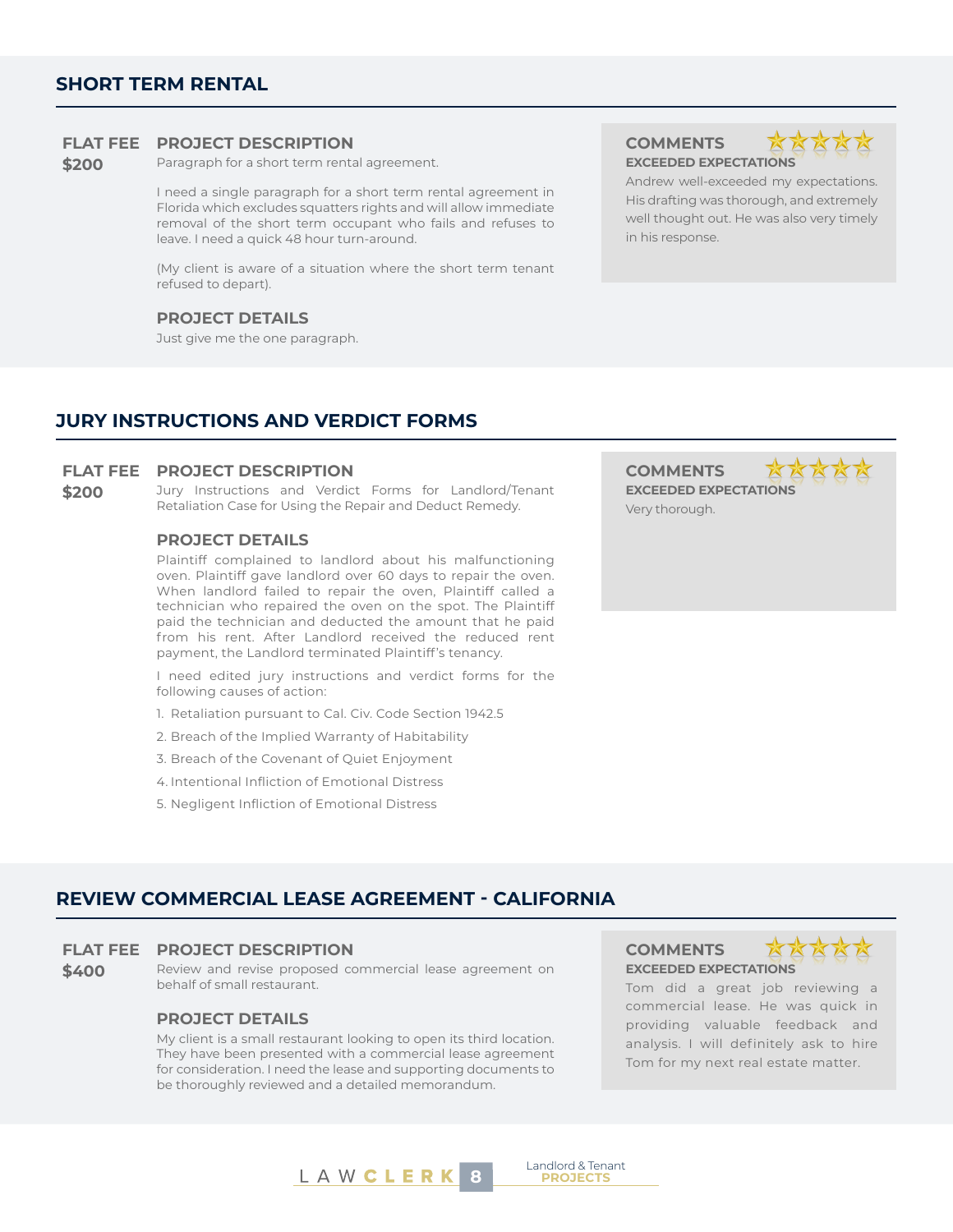# **IS EXISTENCE OF A VALID LEASE/CONTRACT A JURY QUESTION?**

### **FLAT FEE PROJECT DESCRIPTION COMMENTS**

**\$200** I need to know whether the existence of a valid and enforceable contract--specifically, a lease--is a question of fact for the jury.

#### **PROJECT DETAILS**

More specifically, plaintiff has moved to strike defendant's (my client's) jury demand based on a jury trial waiver contained within an alleged lease between the two parties. (FYI the jury trial waiver does not contain an arbitration clause.) The crux of my client's defense is that the underlying lease itself--and therefore the jury waiver--is unenforceable.

**EXCEEDED EXPECTATIONS**



Chris was precise and thorough. He identified and addressed relevant ancillary issues as well. Very pleased with his work.

# **SMALL CLAIMS APPEAL OF JUDGMENT**

### **FLAT FEE PROJECT DESCRIPTION COMMENTS**

\$1,000 I need to file an appeal of a Las Vegas Small Claims Court Judgment. I need all pleadings, including the full appellate brief and supporting pleadings to be drafted.

Judgment against my client was entered by the small claims magistrate today in the amount of roughly \$6,200 for a landlord tenant dispute. We have 5 business days to file the appeal of the small claims judgment.

Judgment was entered on June 30th. 5 Business days (with July 4th Holiday) would mean we need to file by July 7.

It should be relatively straightforward. My clients are the former tenants of a home that was severely flooded out after a series of heavy rains in November of last year. My clients notified the landlord of issues in the home in a timely fashion, and advised them that the issues need to be remedied within two weeks, pursuant to statute. The landlord failed to make any adequate steps to remedy the situation, leaving the tenants home in total disrepair. Judgment was nevertheless entered against the tenants for breaking the lease terms and "abandoning the property."

This is small claims, not the Supreme Court. We simply need to point out the problems in the magistrate judges ruling in the appeal.

Licensed Nevada attorney preferred.

# **CASE LAW REVIEW MEMO**

### **FLAT FEE PROJECT DESCRIPTION COMMENTS**

**\$500** I need a memorandum detailing the elements, and analyzing case-specific facts, of a suit for Re-Entry under Texas Property Code (Injunction and Independent cause of action).

## **PROJECT DETAILS**

- 1. Length Requirement: None
- 2. Estimated Hours: 5 7
- 3. Attachments included for reference: Plaintiff's Sworn Petition for Re-Entry with exhibits.

**LAWCLERK** 9 **PROJECTS** 

**EXCEEDED EXPECTATIONS**

Landlord & Tenant



Great communicator and well-written memo.

# **EXCEEDED EXPECTATIONS**



Wonderful to work with; absolutely amazing work product. I would recommend Lindsay 100X over to anyone! **PROJECT DETAILS**